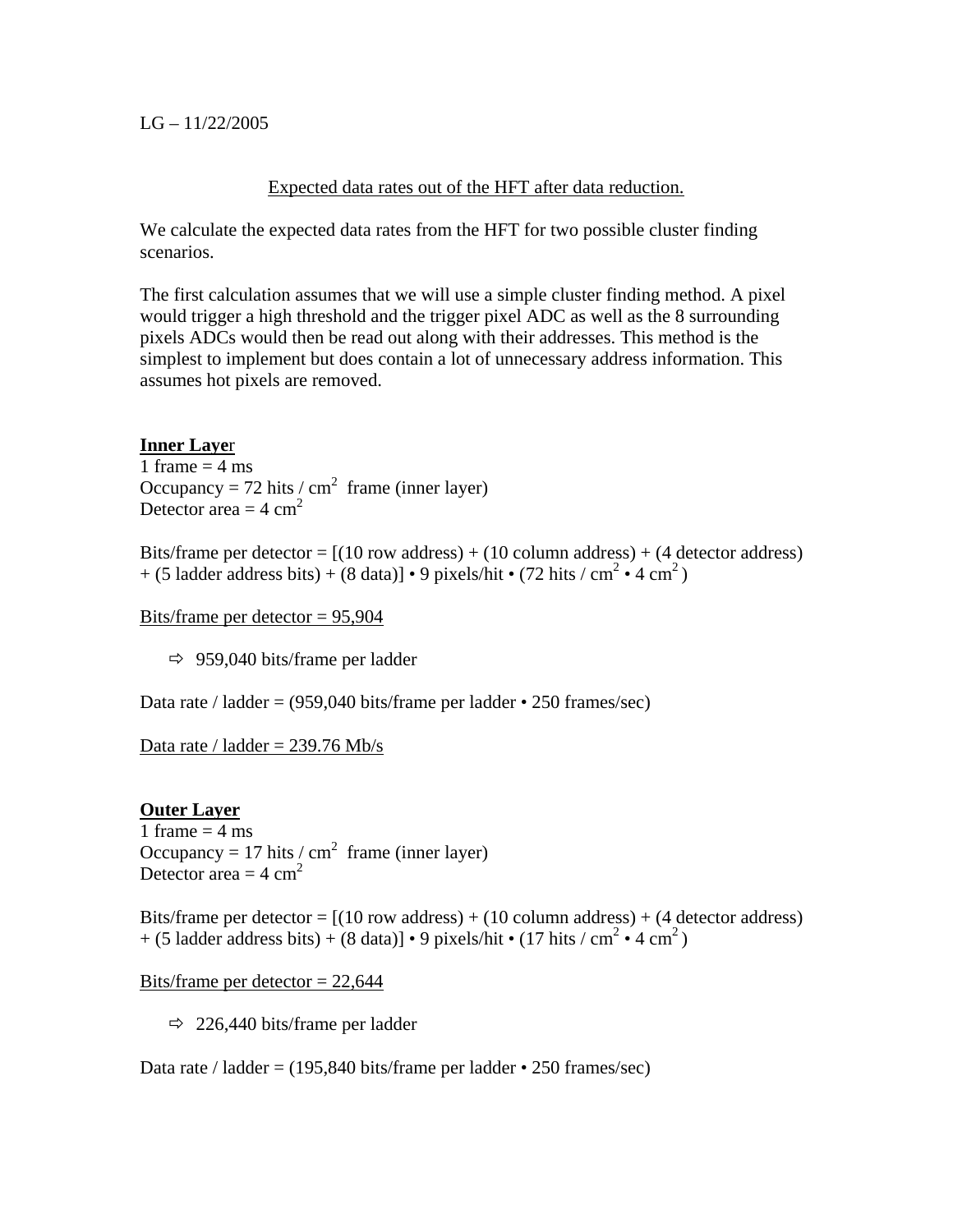Data rate / ladder  $=$  56.61 Mb/s

**Total Rate** 6 inner ladders 18 outer ladders

 $(6 \cdot 239.76 \text{ Mb/s}) + (18 \cdot 56.61 \text{ Mb/s}) = 2.457 \text{Gb/s}$ 

Data rate /  $HFT = 2.46$  Gb/s for simple cluster finding with all addresses saved

The second calculation assumes that we will use the same simple cluster finding method. A pixel would trigger a high threshold and the trigger pixel ADC and it's address would be read out. The 8 surrounding pixels ADCs would then be read out in a fixed order and the data stored with the seed pixel as a cluster. This method is harder to implement but does significantly reduce the data rate since a lot of unnecessary address information is removed from the cluster. This assumes hot pixels are removed.

#### **Inner Laye**r

1 frame  $=$  4 ms Occupancy = 72 hits / cm<sup>2</sup> frame (inner layer) Detector area  $=$  4 cm<sup>2</sup>

Bits/frame per detector =  $[(10 \text{ row address}) + (10 \text{ column address}) + (4 \text{ detector address})]$  $+$  (5 ladder address bits)  $+$  (8 data)]  $+$  8 $\cdot$  (8 data)]  $\cdot$  (72 hits / cm<sup>2</sup>  $\cdot$  4 cm<sup>2</sup>)

Bits/frame per detector  $= 7,272$ 

 $\Rightarrow$  72,720 bits/frame per ladder

Data rate / ladder =  $(72,720 \text{ bits/frame per ladder} \cdot 250 \text{ frames/sec})$ 

Data rate / ladder =18.18 Mb/s

#### **Outer Layer**

1 frame  $=$  4 ms Occupancy = 17 hits / cm<sup>2</sup> frame (inner layer) Detector area  $=$  4 cm<sup>2</sup>

Bits/frame per detector =  $[(10 \text{ row address}) + (10 \text{ column address}) + (4 \text{ detector address})]$  $+$  (5 ladder address bits) + (8 data)] + 8• (8 data)] • (17 hits / cm<sup>2</sup> • 4 cm<sup>2</sup>)

Bits/frame per detector  $= 1,717$ 

 $\Rightarrow$  17,170 bits/frame per ladder